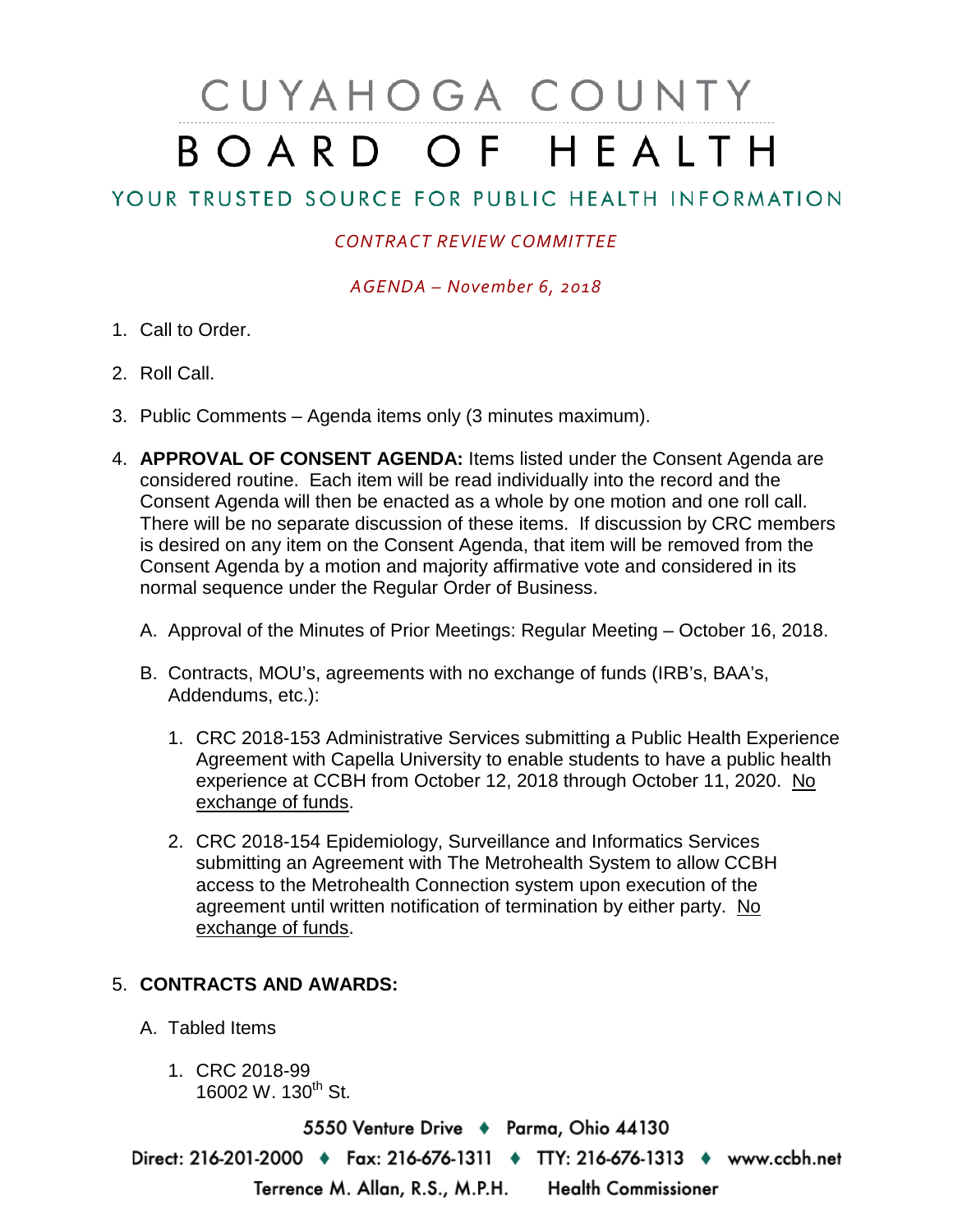Strongsville, Ohio 44136

- 2. CRC 2018-100 7208 Broadview Rd. Parma, Ohio 44134
- 3. CRC 2018-123 7454 Bronson Rd. Olmsted Township, Ohio 44138
- 4. CRC 2018-137 16006 W. 130<sup>th</sup> St. Strongsville, Ohio 44136
- 5. CRC 2018-142 Epidemiology, Surveillance and Informatics Services submitting an agreement with the Association of Ohio Health Commissioners (AOHC) to secure an emergency preparedness consultant from July 1, 2018 to June 30, 2019. Amount to be paid to AOHC is not to exceed \$5,500.00.

Purpose: To allow AOHC to secure an emergency preparedness consultant on behalf of CCBH to serve as a liaison for emergency preparedness planning functions as outlined by the BTeam.

Funding Source: 100% reimbursable through the FY2019 PHEP grant

- 6. CRC 2018-148 7536 Stearns Rd. Olmsted Township, Ohio 44138
- 7. CRC 2018-149 4919 Brainard Rd. Orange Village, Ohio 44022
- B. New Items For Review
	- 1. Bid/Quote Openings ≥ \$25,000.00

None

2. Bid/Quote Openings < \$25,000.00

None

3. Expenditures: Contracts < \$25,000.00

5550 Venture Drive → Parma, Ohio 44130

Direct: 216-201-2000 • Fax: 216-676-1311 • TTY: 216-676-1313 • www.ccbh.net

Terrence M. Allan, R.S., M.P.H. **Health Commissioner**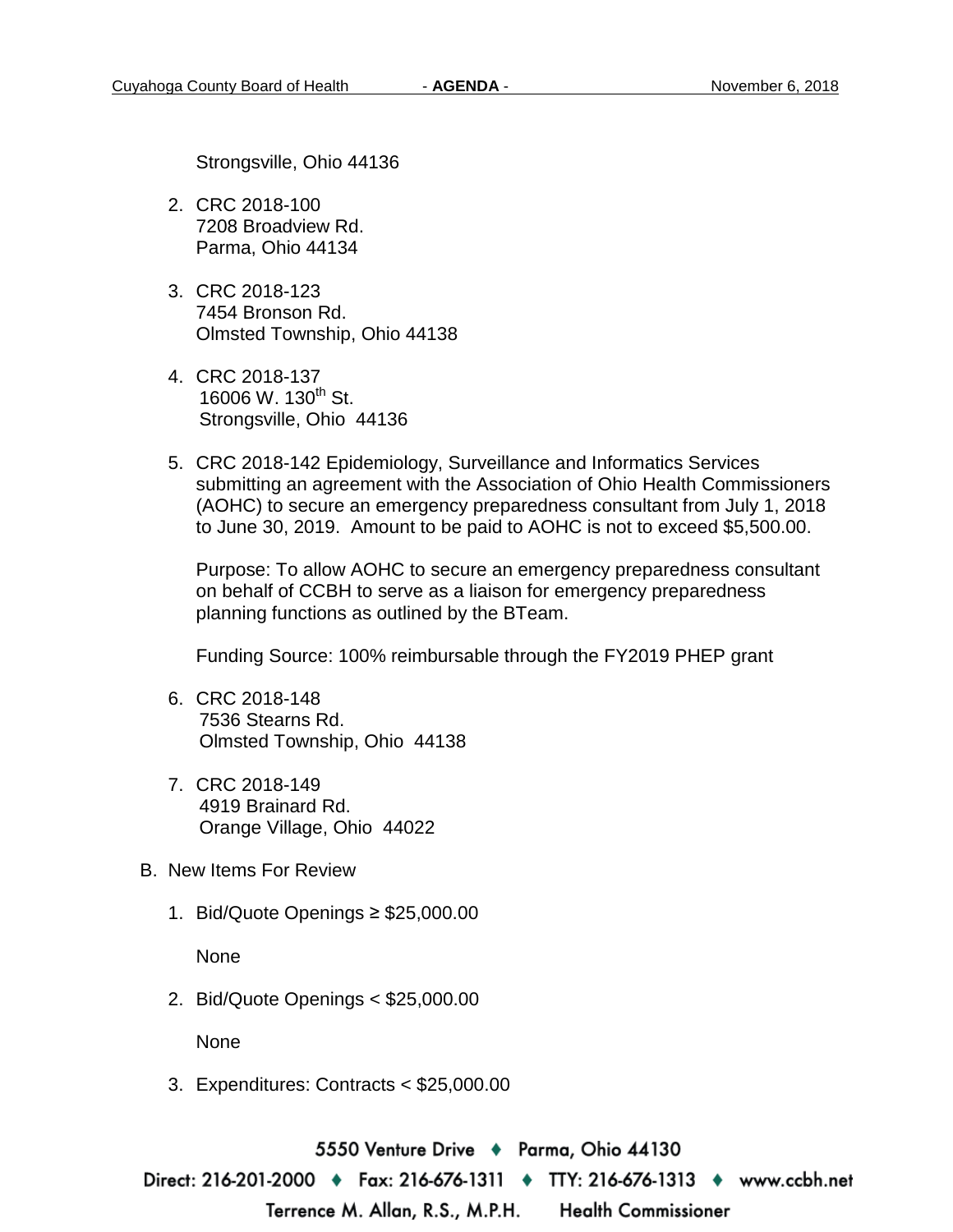a. CRC 2018-155 Prevention and Wellness Services submitting a contract with Sharps Compliance, Inc. from January 1, 2019 through December 31, 2021. Amount to be paid to Sharps Compliance, Inc. is not to exceed \$3,280.00.

Purpose: To provide medical waste and medication disposal services.

Funding Source: 100% funded through CCBH General Revenue.

b. CRC 2018-156 Prevention and Wellness Services submitting an addendum to the contract with Alyssa Wagner-Sherer (Resolution 2018- 47 & 2018-91 & 2018-132) under the 2018/2019 Women in Recovery (WIRe) to increase the amount paid to Alyssa Wagner-Sherer from \$10,000.00 to \$12,337.00.

Purpose: To serve as the Certified Nurse Practitioner for the Cuyahoga County Board of Health Family Planning Clinic.

Funding Source: 100% funded through General Revenue.

c. CRC 2018-157 Administrative Services submitting a contract with Compass Consulting Services, LLC from October 3, 2018 through March 31, 2019. Amount to be paid to Compass Consulting Services, LLC is not to exceed \$6,000.00.

Purpose: For planning and technical services for the development of an Equity, Diversity, and Inclusion (EDI) Curriculum for CCBH staff.

Funding Source: 100% funded through General Revenue.

d. CRC 2018-158 Administrative Services submitting a letter proposal with Weston Hurd LLP Attorneys at Law for outside counsel services at rates of \$275.00 per hour for partner work and \$190.00 for associate work.

Purpose: For various Intellectual Property work related to CCBH Programs and Services.

Funding Source: 100% funded through General Revenue.

4. Revenue Generating Agreements < \$25,000.00

None

5. Contract Rescissions

None

5550 Venture Drive + Parma, Ohio 44130

Direct: 216-201-2000 • Fax: 216-676-1311 • TTY: 216-676-1313 • www.ccbh.net

**Health Commissioner** Terrence M. Allan, R.S., M.P.H.